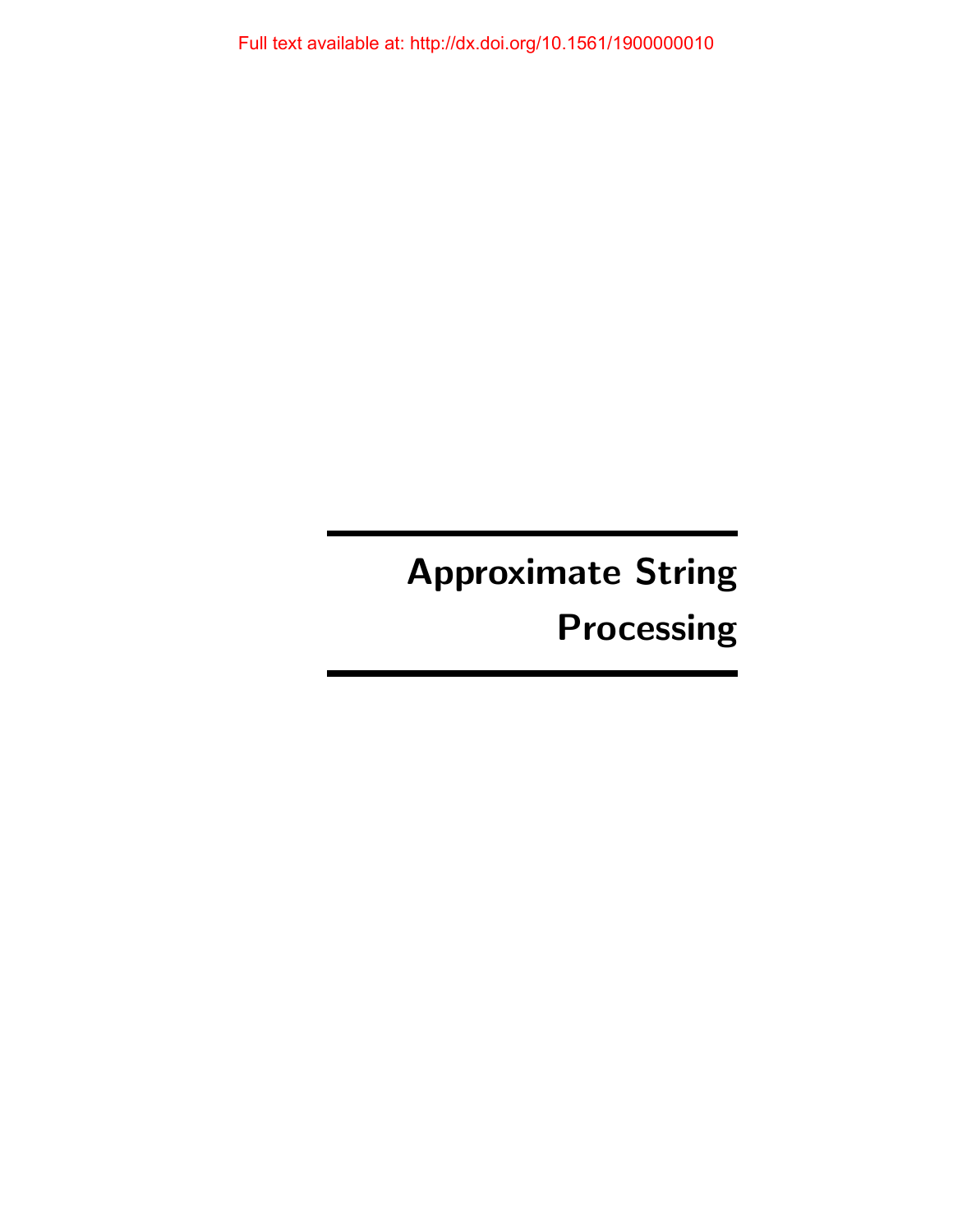# Approximate String Processing

# Marios Hadjieleftheriou

AT&T Labs - Research 180 Park Ave Florham Park, NJ 07932 USA marioh@research.att.com

# Divesh Srivastava

AT&T Labs - Research 180 Park Ave Florham Park, NJ 07932 USA divesh@research.att.com

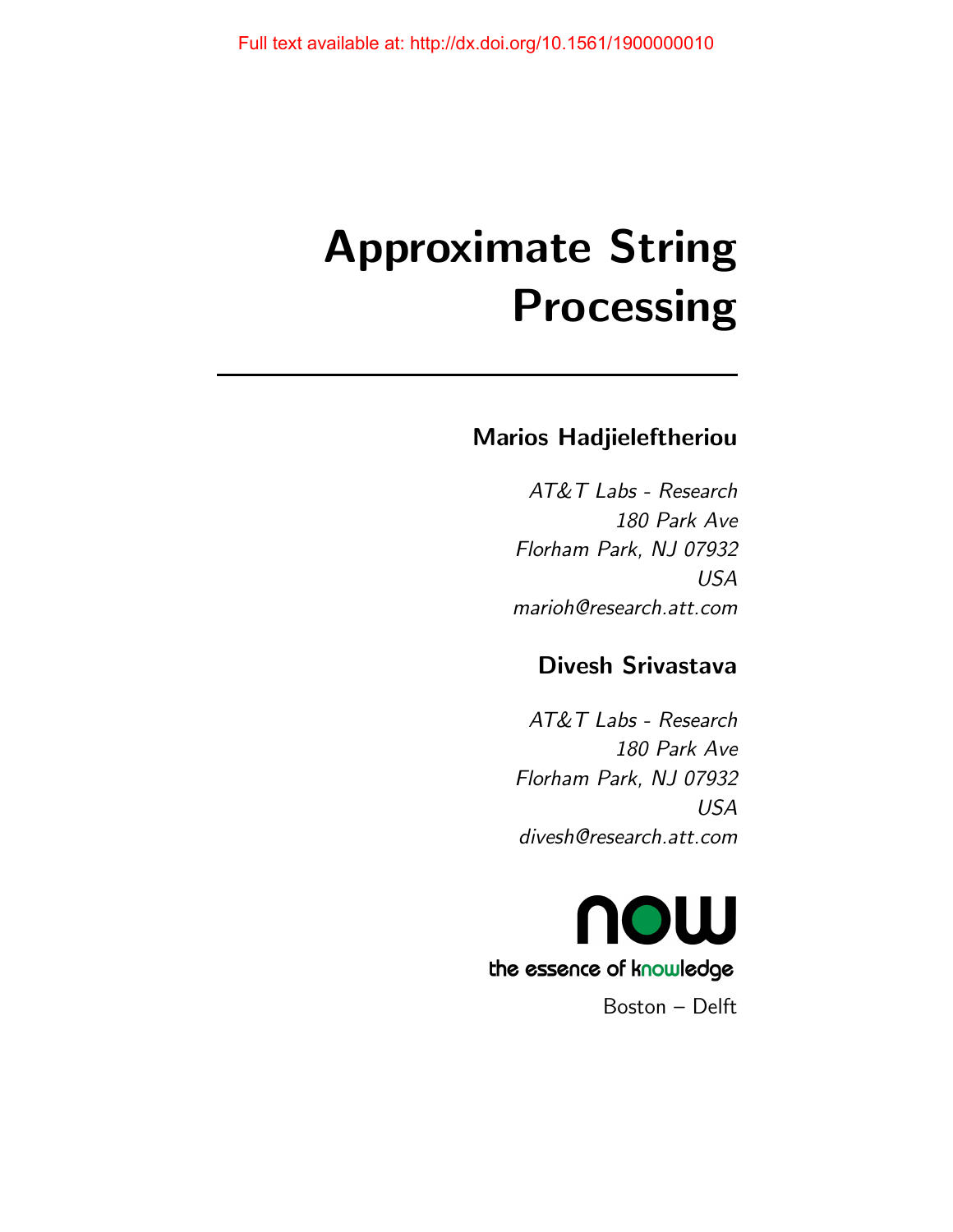# Foundations and Trends ${}^{\text{\textregistered}}$  in **Databases**

Published, sold and distributed by: now Publishers Inc. PO Box 1024 Hanover, MA 02339 USA Tel. +1-781-985-4510 www.nowpublishers.com sales@nowpublishers.com

Outside North America: now Publishers Inc. PO Box 179 2600 AD Delft The Netherlands Tel. +31-6-51115274

The preferred citation for this publication is M. Hadjieleftheriou and D. Srivastava, Approximate String Processing, Foundation and Trends<sup> $\circledR$ </sup> in Databases, vol 2, no 4, pp 267–402, 2009

ISBN: 978-1-60198-418-0 c 2011 M. Hadjieleftheriou and D. Srivastava

All rights reserved. No part of this publication may be reproduced, stored in a retrieval system, or transmitted in any form or by any means, mechanical, photocopying, recording or otherwise, without prior written permission of the publishers.

Photocopying. In the USA: This journal is registered at the Copyright Clearance Center, Inc., 222 Rosewood Drive, Danvers, MA 01923. Authorization to photocopy items for internal or personal use, or the internal or personal use of specific clients, is granted by now Publishers Inc for users registered with the Copyright Clearance Center (CCC). The 'services' for users can be found on the internet at: www.copyright.com

For those organizations that have been granted a photocopy license, a separate system of payment has been arranged. Authorization does not extend to other kinds of copying, such as that for general distribution, for advertising or promotional purposes, for creating new collective works, or for resale. In the rest of the world: Permission to photocopy must be obtained from the copyright owner. Please apply to now Publishers Inc., PO Box 1024, Hanover, MA 02339, USA; Tel. +1-781-871-0245; www.nowpublishers.com; sales@nowpublishers.com

now Publishers Inc. has an exclusive license to publish this material worldwide. Permission to use this content must be obtained from the copyright license holder. Please apply to now Publishers, PO Box 179, 2600 AD Delft, The Netherlands, www.nowpublishers.com; e-mail: sales@nowpublishers.com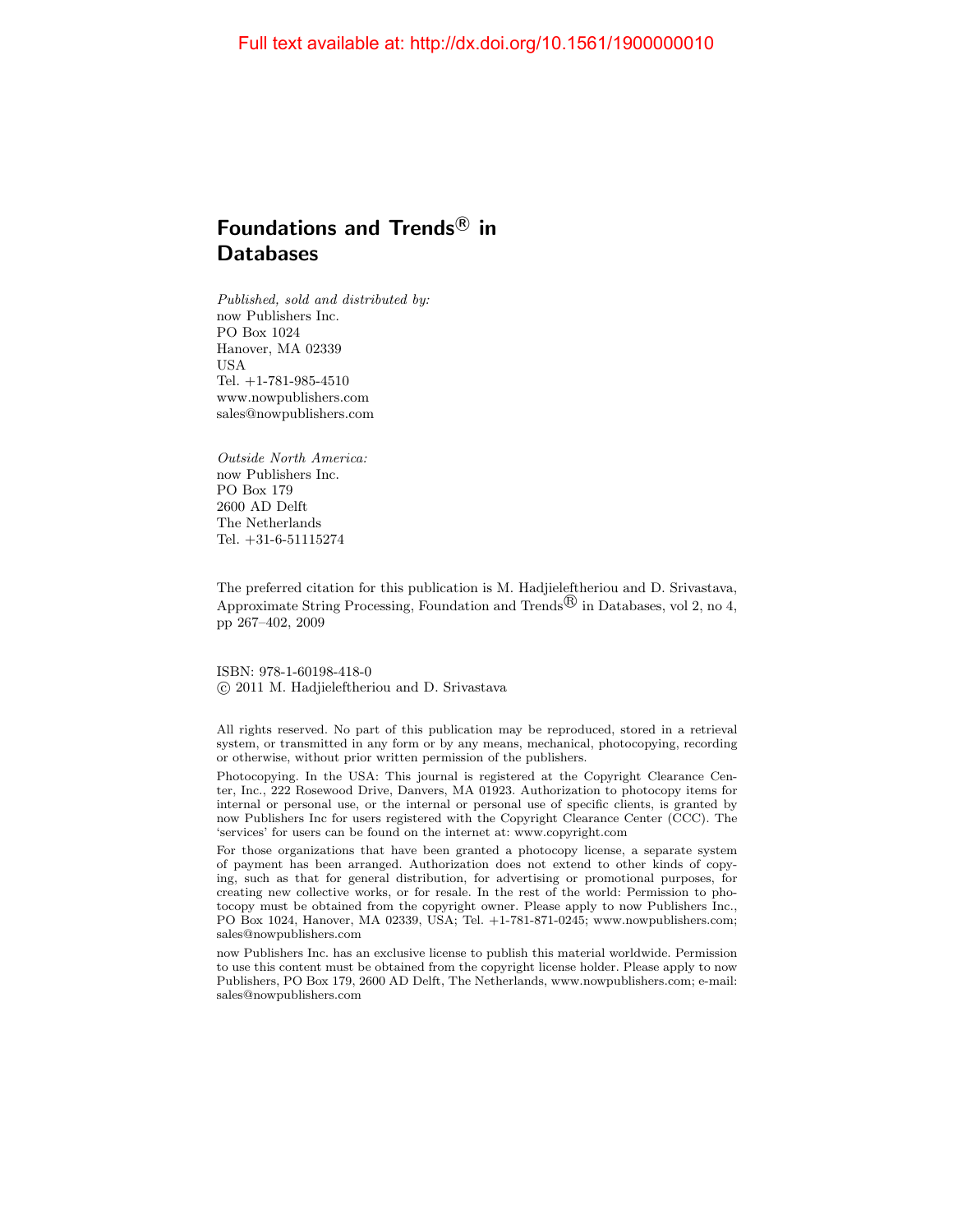# Foundations and Trends<sup>®</sup> in **Databases** Volume 2 Issue 4, 2009 Editorial Board

## Editor-in-Chief:

Joseph M. Hellerstein Computer Science Division University of California, Berkeley Berkeley, CA USA hellerstein@cs.berkeley.edu

## Editors

Anastasia Ailamaki (EPFL) Michael Carey (UC Irvine) Surajit Chaudhuri (Microsoft Research) Ronald Fagin (IBM Research) Minos Garofalakis (Yahoo! Research) Johannes Gehrke (Cornell University) Alon Halevy (Google) Jeffrey Naughton (University of Wisconsin) Christopher Olston (Yahoo! Research) Jignesh Patel (University of Michigan) Raghu Ramakrishnan (Yahoo! Research) Gerhard Weikum (Max-Planck Institute)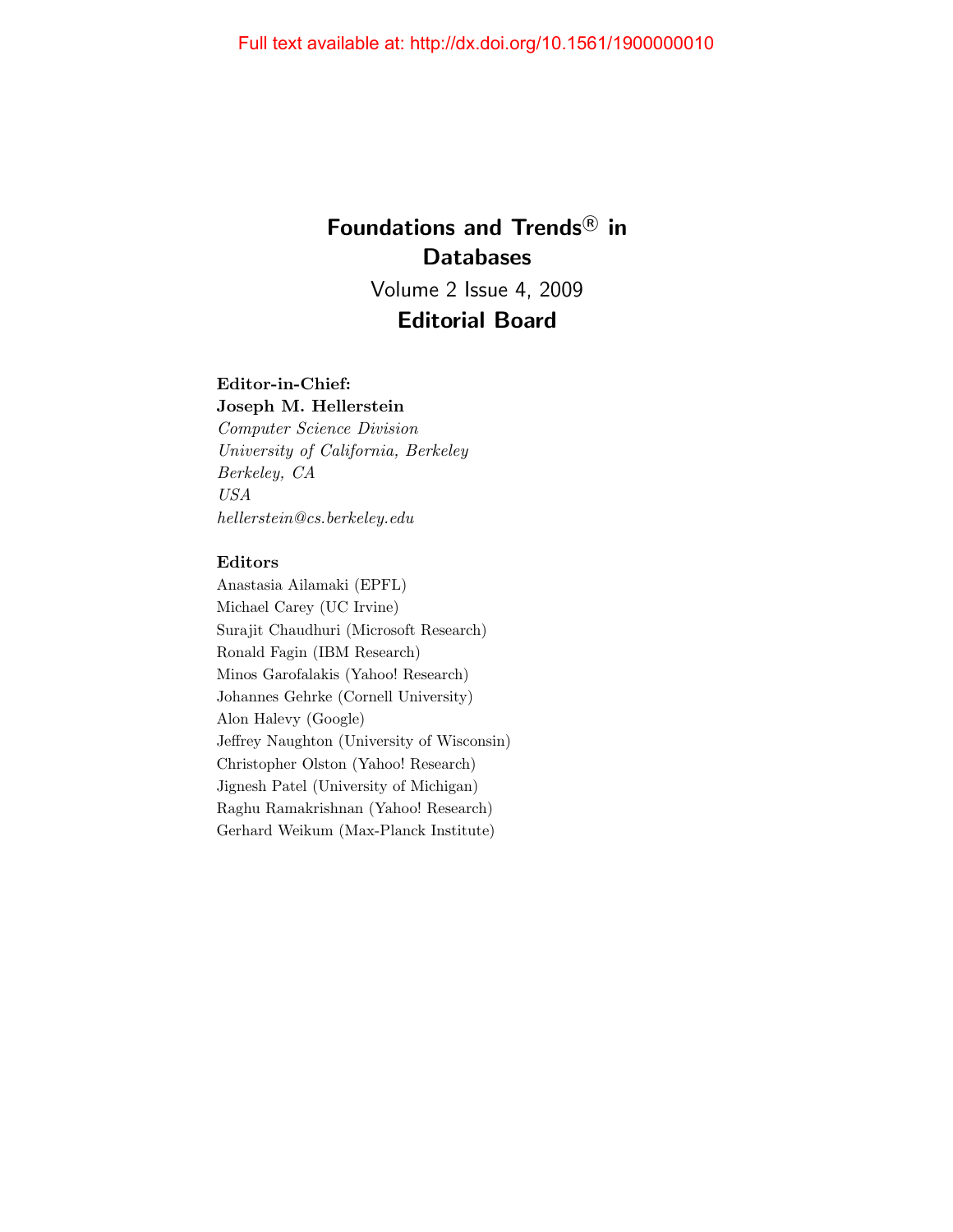# Editorial Scope

Foundations and Trends<sup>®</sup> in Databases covers a breadth of topics relating to the management of large volumes of data. The journal targets the full scope of issues in data management, from theoretical foundations, to languages and modeling, to algorithms, system architecture, and applications. The list of topics below illustrates some of the intended coverage, though it is by no means exhaustive:

- Data Models and Query Languages
- Query Processing and Optimization
- Storage, Access Methods, and Indexing
- Transaction Management, Concurrency Control and Recovery
- Deductive Databases
- Parallel and Distributed Database Systems
- Database Design and Tuning
- Metadata Management
- Object Management
- Trigger Processing and Active Databases
- Data Mining and OLAP
- Approximate and Interactive Query Processing
- Data Warehousing
- Adaptive Query Processing
- Data Stream Management
- Search and Query Integration
- XML and Semi-Structured Data
- Web Services and Middleware
- Data Integration and Exchange
- Private and Secure Data Management
- Peer-to-Peer, Sensornet and Mobile Data Management
- Scientific and Spatial Data Management
- Data Brokering and Publish/Subscribe
- Data Cleaning and Information Extraction
- Probabilistic Data Management

## Information for Librarians

Foundations and Trends<sup>®</sup> in Databases, 2009, Volume 2, 4 issues. ISSN paper version 1931-7883. ISSN online version 1931-7891. Also available as a combined paper and online subscription.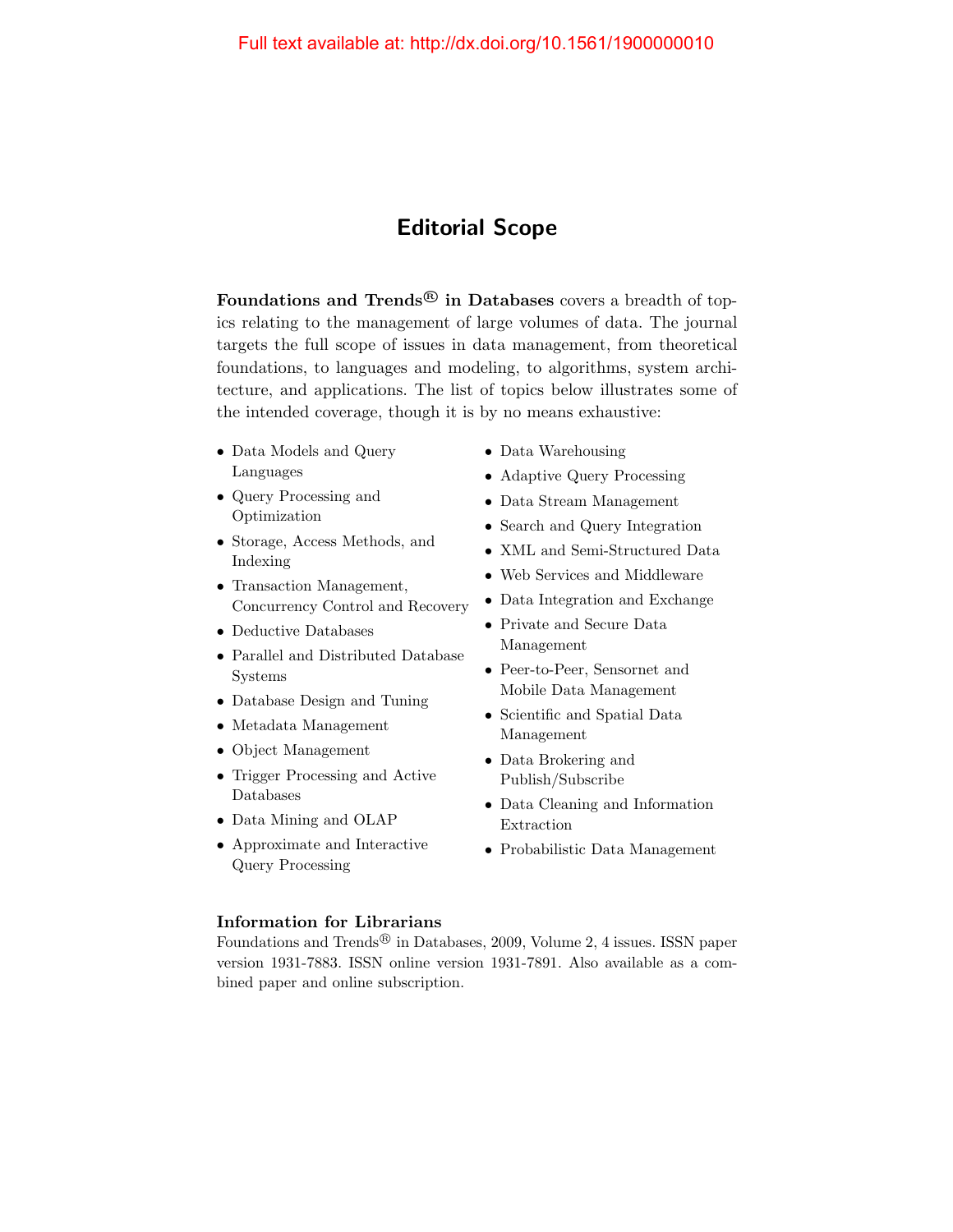Foundations and Trends<br> $^{\circledR}$  in Databases Vol. 2, No. 4 (2009) 267–402 c 2011 M. Hadjieleftheriou and D. Srivastava DOI: 10.1561/1900000010



# Approximate String Processing

# Marios Hadjieleftheriou<sup>1</sup> and Divesh Srivastava<sup>2</sup>

## Abstract

One of the most important primitive data types in modern data processing is text. Text data are known to have a variety of inconsistencies (e.g., spelling mistakes and representational variations). For that reason, there exists a large body of literature related to approximate processing of text. This monograph focuses specifically on the problem of approximate string matching, where, given a set of strings S and a query string v, the goal is to find all strings  $s \in S$  that have a user specified degree of similarity to v. Set S could be, for example, a corpus of documents, a set of web pages, or an attribute of a relational table. The similarity between strings is always defined with respect to a similarity function that is chosen based on the characteristics of the data and application at hand. This work presents a survey of indexing techniques and algorithms specifically designed for approximate string matching. We concentrate on inverted indexes, filtering techniques, and tree data structures that can be used to evaluate a variety of set based and edit based similarity functions. We focus on all-match and top- $k$  flavors of selection and join queries, and discuss the applicability, advantages and disadvantages of each technique for every query type.

<sup>1</sup> AT&T Labs - Research, 180 Park Ave, Florham Park, NJ, 07932, USA, marioh@research.att.com

 $2$  AT&T Labs - Research, 180 Park Ave, Florham Park, NJ, 07932, USA, divesh@research.att.com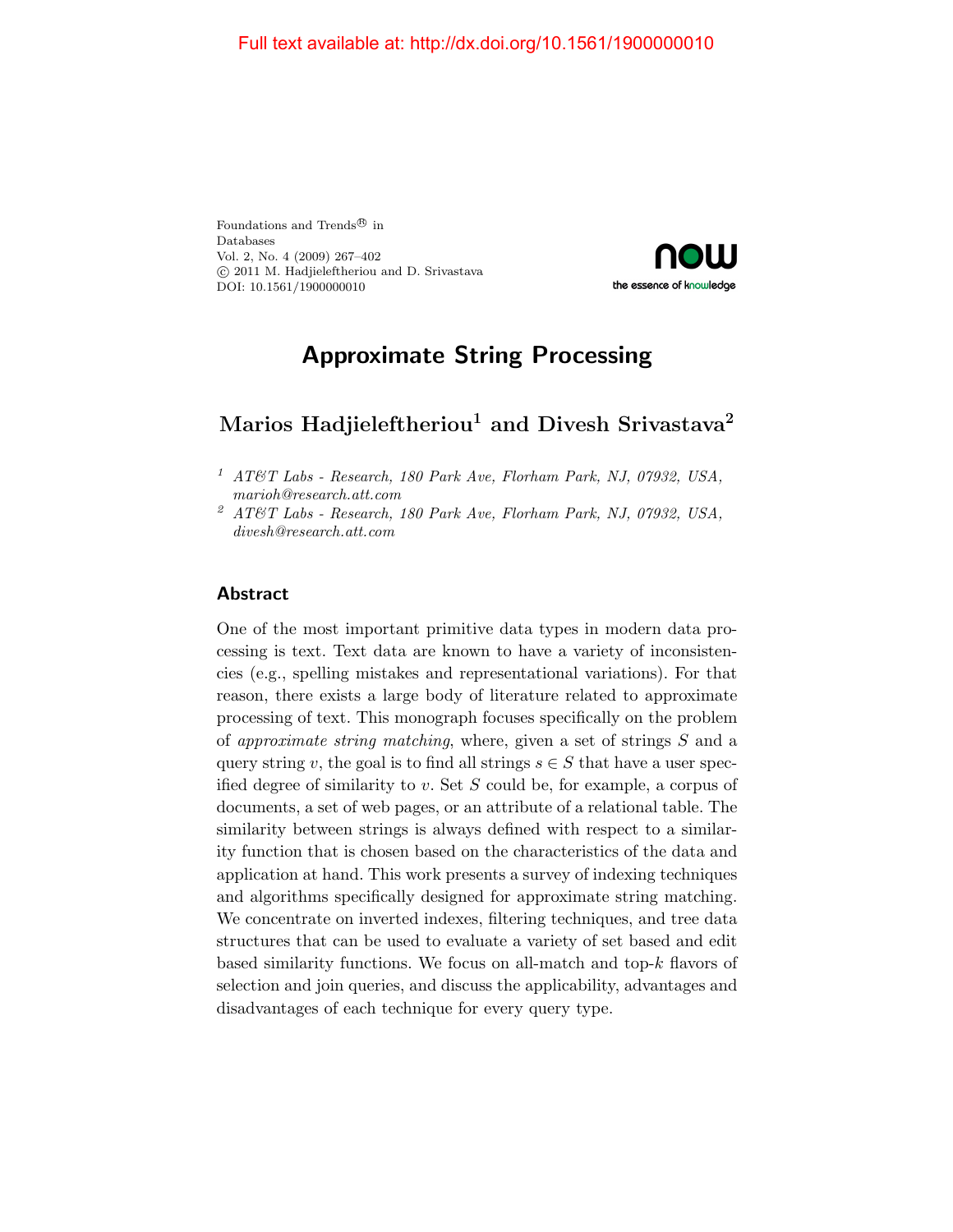# **Contents**

| Introduction<br>1                                  | $\mathbf{1}$   |
|----------------------------------------------------|----------------|
|                                                    |                |
| <b>String Similarity Functions</b><br>$\mathbf{2}$ | 7              |
| Edit Based Similarity<br>2.1                       | $\overline{7}$ |
| 2.2 Set Based Similarity                           | 11             |
| 2.3 Related Work                                   | 18             |
| <b>String Tokenization</b><br>3                    | 21             |
| Non-overlapping Tokens<br>3.1                      | 21             |
| Overlapping Tokens<br>$3.2\,$                      | 22             |
| 4 Query Types                                      | 25             |
| Selection Queries<br>4.1                           | 25             |
| Join Queries<br>4.2                                | 26             |
| <b>Index Structures</b><br>5                       | $\bf{27}$      |
| Inverted Indexes<br>5.1                            | 27             |
| 5.2<br>Trees                                       | 30             |
| 5.3<br>Related Work                                | 33             |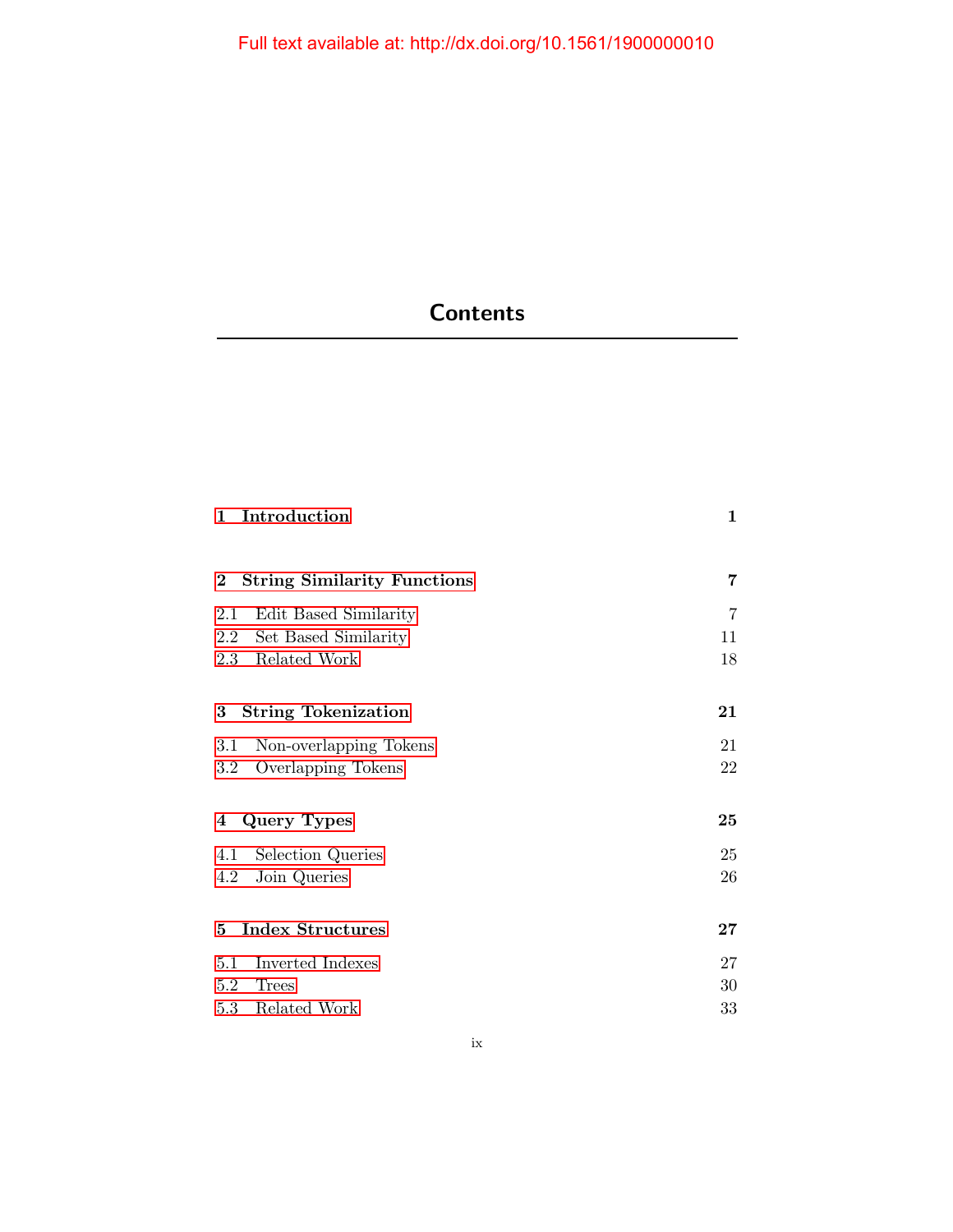| Algorithms for Set Based Similarity Using<br>6              |     |
|-------------------------------------------------------------|-----|
| <b>Inverted Indexes</b>                                     | 35  |
| 6.1<br>All-Match Selection Queries                          | 35  |
| 6.2<br>Top- $k$ Selection Queries                           | 59  |
| All-Match Join Queries<br>6.3                               | 63  |
| 6.4<br>All-Match Self-join Queries                          | 68  |
| $6.5\,$<br>Top- $k$ Join and Self-join Queries              | 69  |
| $6.6\,$<br>Index Construction                               | 69  |
| 6.7<br>Index Updates                                        | 70  |
| 6.8<br>Discussion and Related Issues                        | 72  |
| Related Work<br>6.9                                         | 73  |
| $\overline{7}$<br>Algorithms for Set Based Similarity Using |     |
| <b>Filtering Techniques</b>                                 | 75  |
| The Prefix Filter<br>7.1                                    | 76  |
| 7.2<br>Partitioning and Enumeration Signatures              | 91  |
| The Filter Tree<br>7.3                                      | 100 |
| Index Updates<br>7.4                                        | 102 |
| Discussion and Related Issues<br>7.5                        | 102 |
| Related Work<br>7.6                                         | 103 |
| <b>Algorithms for Edit Based Similarity</b><br>8            | 105 |
| Inverted Indexes<br>8.1                                     | 105 |
| 8.2<br>Filtering Techniques                                 | 109 |
| 8.3<br><b>Trees</b>                                         | 112 |
| Discussion and Related Issues<br>8.4                        | 128 |
| Related Work<br>8.5                                         | 129 |
| Conclusion<br>9                                             | 133 |
| Acknowledgments                                             | 135 |
| References                                                  | 137 |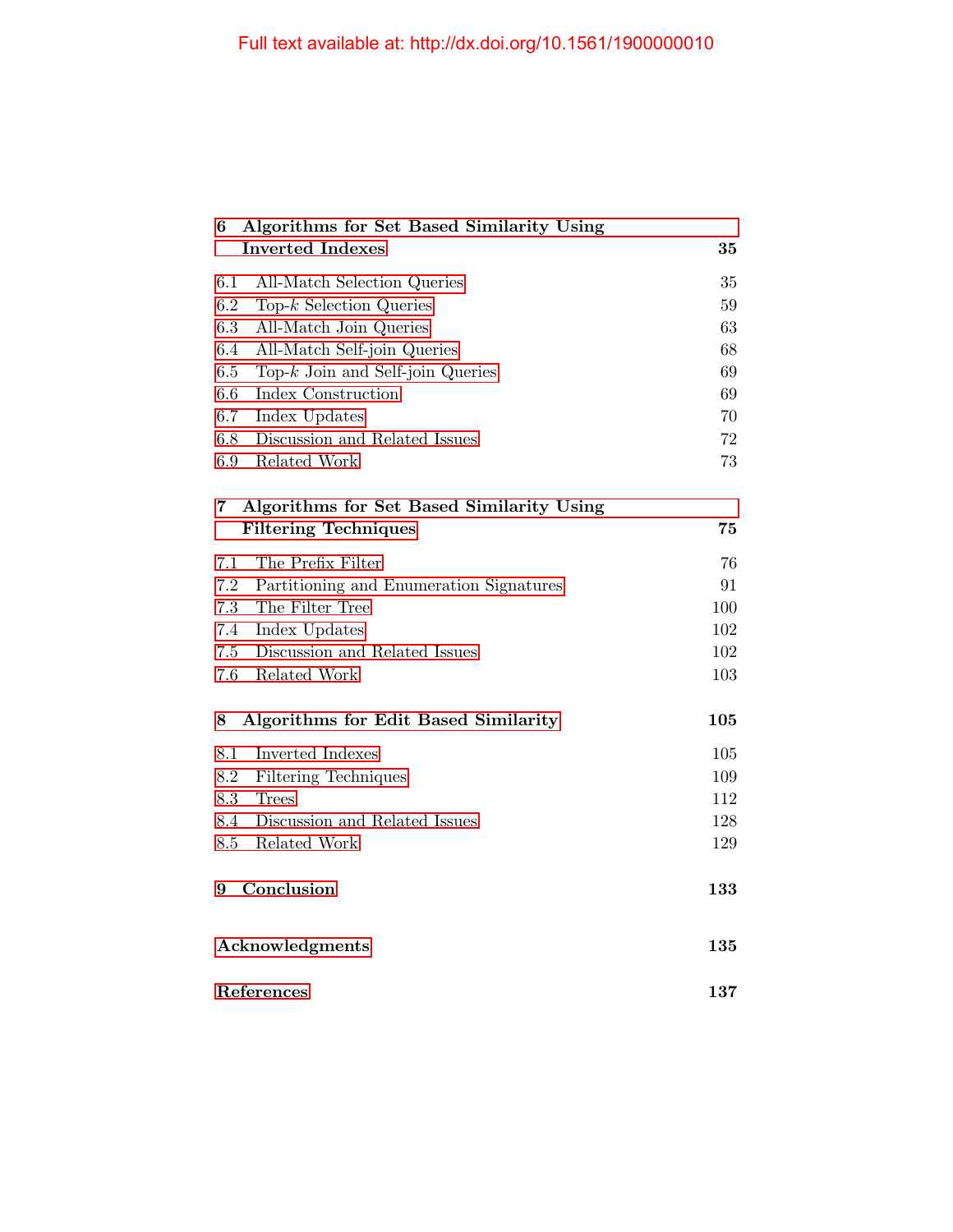<span id="page-8-0"></span>

Arguably, one of the most important primitive data types in modern data processing is strings. Short strings comprise the largest percentage of data in relational database systems, long strings are used to represent proteins and DNA sequences in biological applications, as well as HTML and XML documents on the Web. In fact this very monograph is safely stored in multiple formats (HTML, PDF, TeX, etc.) as a collection of very long strings. Searching through string datasets is a fundamental operation in almost every application domain. For example, in SQL query processing, information retrieval on the Web, genomic research on DNA sequences, product search in eCommerce applications, and local business search on online maps. Hence, a plethora of specialized indexes, algorithms, and techniques have been developed for searching through strings.

Due to the complexity of collecting, storing and managing strings, string datasets almost always contain representational inconsistencies, spelling mistakes, and a variety of other errors. For example, a representational inconsistency occurs when the query string is 'Doctors Without Borders' and the data entry is stored as 'Doctors w/o Borders'. A spelling mistake occurs when the user mistypes the query as 'Doctors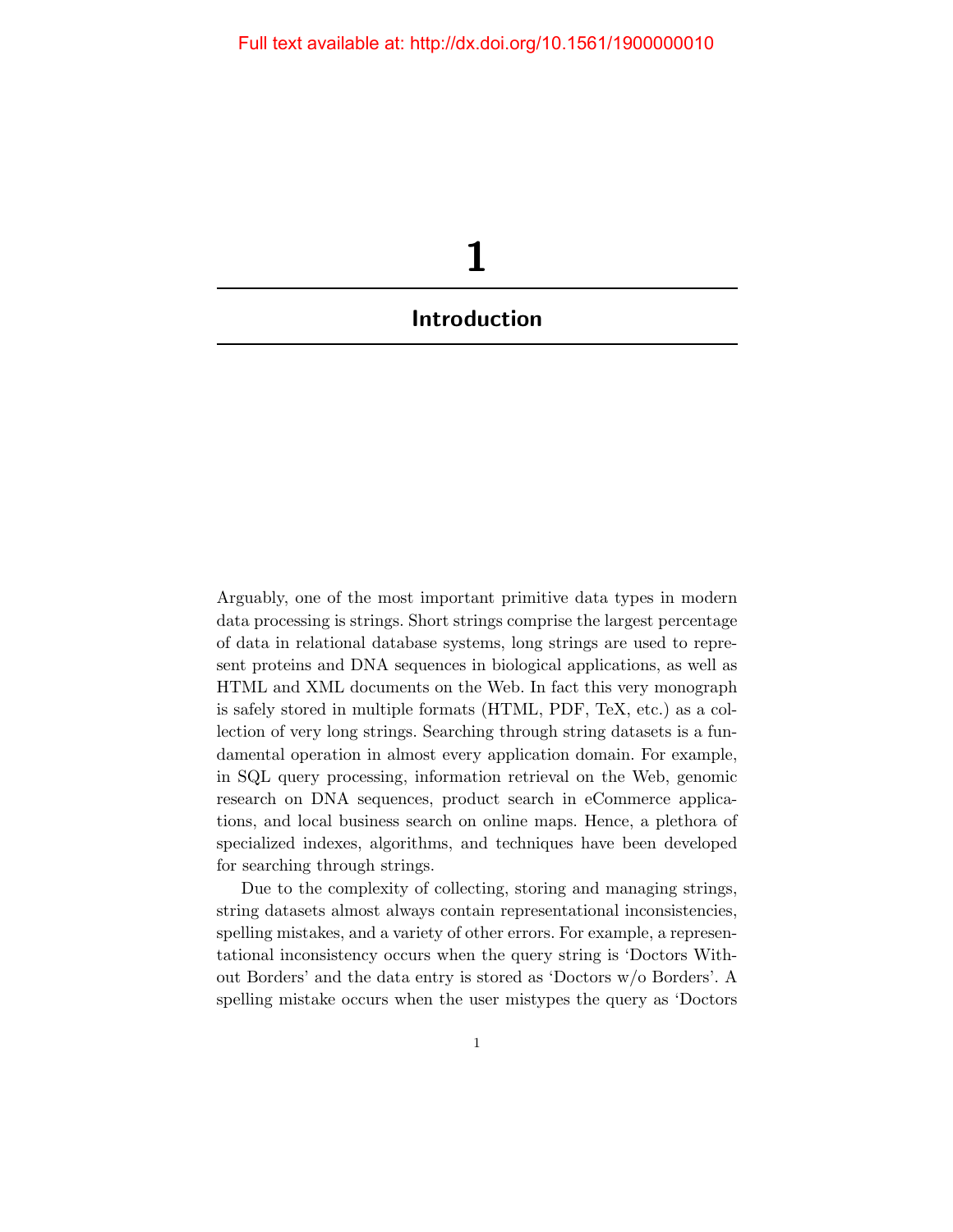### 2 Introduction

Witout Borders'. Even though exact string and substring processing have been studied extensively in the past and a variety of efficient string searching algorithms have been developed, it is clear that approximate string processing is fundamental for retrieving the most relevant results for a given query, and ultimately improving user satisfaction.

How many times have we posed a keyword query to our favorite search engine, only to be confronted by a search engine suggestion for a spelling mistake? In a sense, correcting spelling mistakes in the query is not a very hard problem. Most search engines use pre-built dictionaries and query logs in order to present users with meaningful suggestions. On the other hand though, even if the query is correct (or the search engine corrects the query) spelling mistakes and various other inconsistencies can still exist in the web pages we are searching for, hindering effective searching. Efficient processing of string similarity as a primitive operator has become an essential component of many successful applications dealing with processing of strings. Applications are not limited to the realm of information retrieval and selection queries only. A variety of other applications heavily depend on robust processing of join queries. Such applications include, but are not limited to, record linkage, entity resolution, data cleaning, data integration, and text analytics.

The fundamental approximate text processing problem is defined as follows:

**Definition 1.1 (Approximate Text Matching).** Given a text  $T$ and a query string  $v$  one desires to identify all substrings of  $T$  that have a user specified degree of similarity to v.

Here, the similarity of strings is defined with respect to a particular similarity function that is chosen based on specific characteristics of the data and application at hand. There exist a large number of similarity functions specifically designed for strings. All similarity functions fall under two main categories, set based and edit based. Set based similarity functions (e.g., Jaccard, Cosine) consider strings as sets of tokens (e.g., q-grams or words), and the similarity is evaluated with respect to the number, position and importance of common tokens. Edit based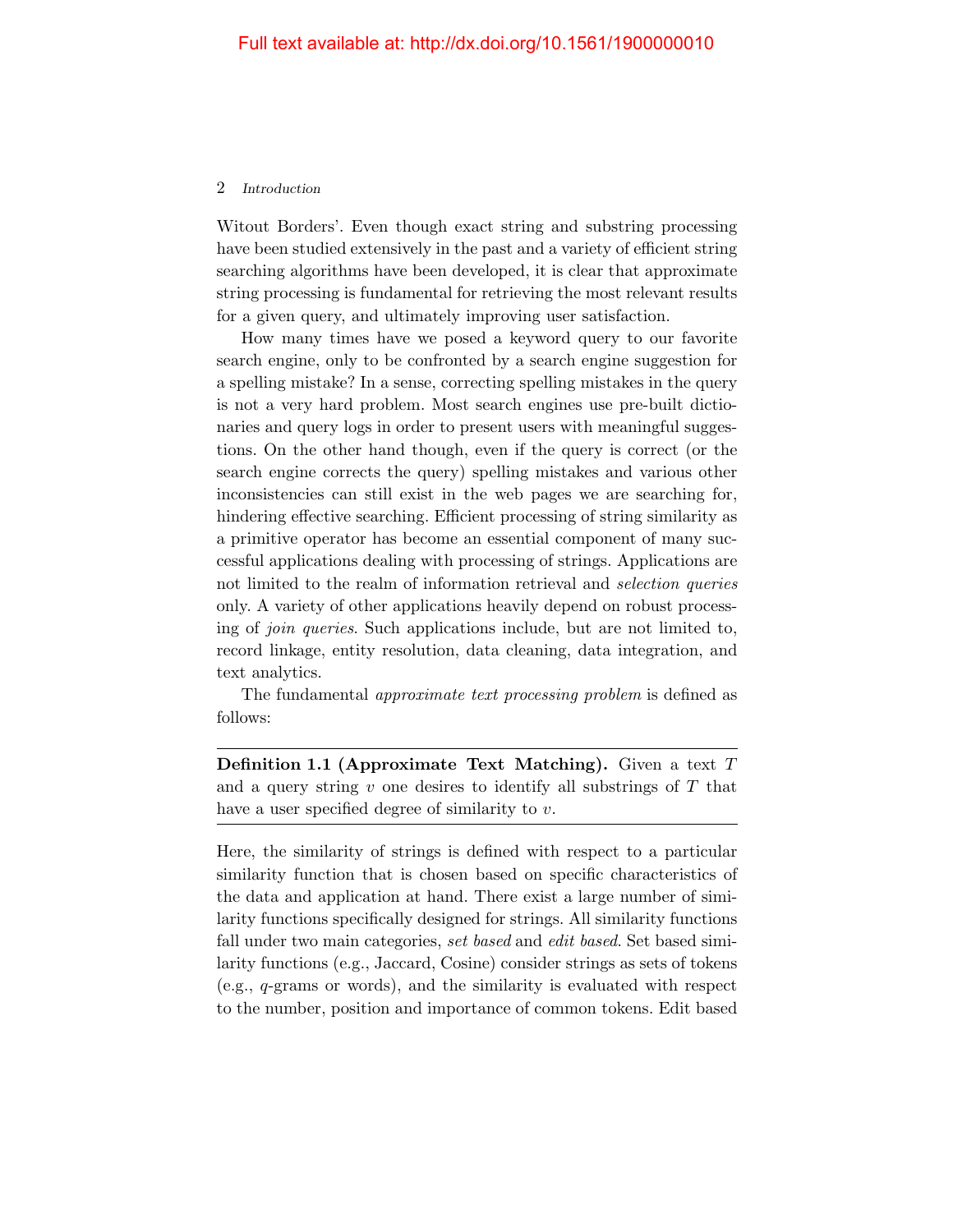similarity functions (e.g., Edit Distance, Hamming) evaluate the similarity of strings as a function of the total number of edit operations that are necessary to convert one string into the other. Edit operations can be insertions, deletions, replacements, and transpositions of characters or tokens.

Approximate text processing has two flavors, online and offline. In the online version, the query can be pre-processed but the text cannot, and the query is answered without using an index. A survey on existing work for this problem was conducted by Navarro [\[54\]](#page-17-0). In the offline version of the problem the text is pre-processed and the query is answered using an index. A review of existing work for this problem was conducted by Chan et al. [\[16\]](#page-15-0).

Here, we focus on a special case of the fundamental approximate text processing problem:

Definition 1.2 (Approximate String Matching). Given a set of strings S and a query string v, one desires to identify all strings  $s \in S$ that have a user specified degree of similarity to  $v$ .

The approximate string matching problem (which is also referred to as the approximate dictionary matching problem in related literature) is inherently simpler than the text matching problem, since the former relates to retrieving strings that are similar to the query as a whole, while the latter relates to retrieving strings that *contain a substring* that is similar to the query. Clearly, a solution for the text matching problem will yield a solution for the string matching problem. Nevertheless, due to the simpler nature of approximate string matching, there is a variety of specialized algorithms for solving the problem that are faster, simpler, and with smaller space requirements than well-known solutions for text matching. The purpose of this work is to provide an overview of concepts, techniques and algorithms related specifically to the approximate string matching problem.

To date, the field of approximate string matching has been developing at a very fast pace. There now exists a gamut of specialized data structures and algorithms for a variety of string similarity functions and application domains that can scale to millions of strings and can

3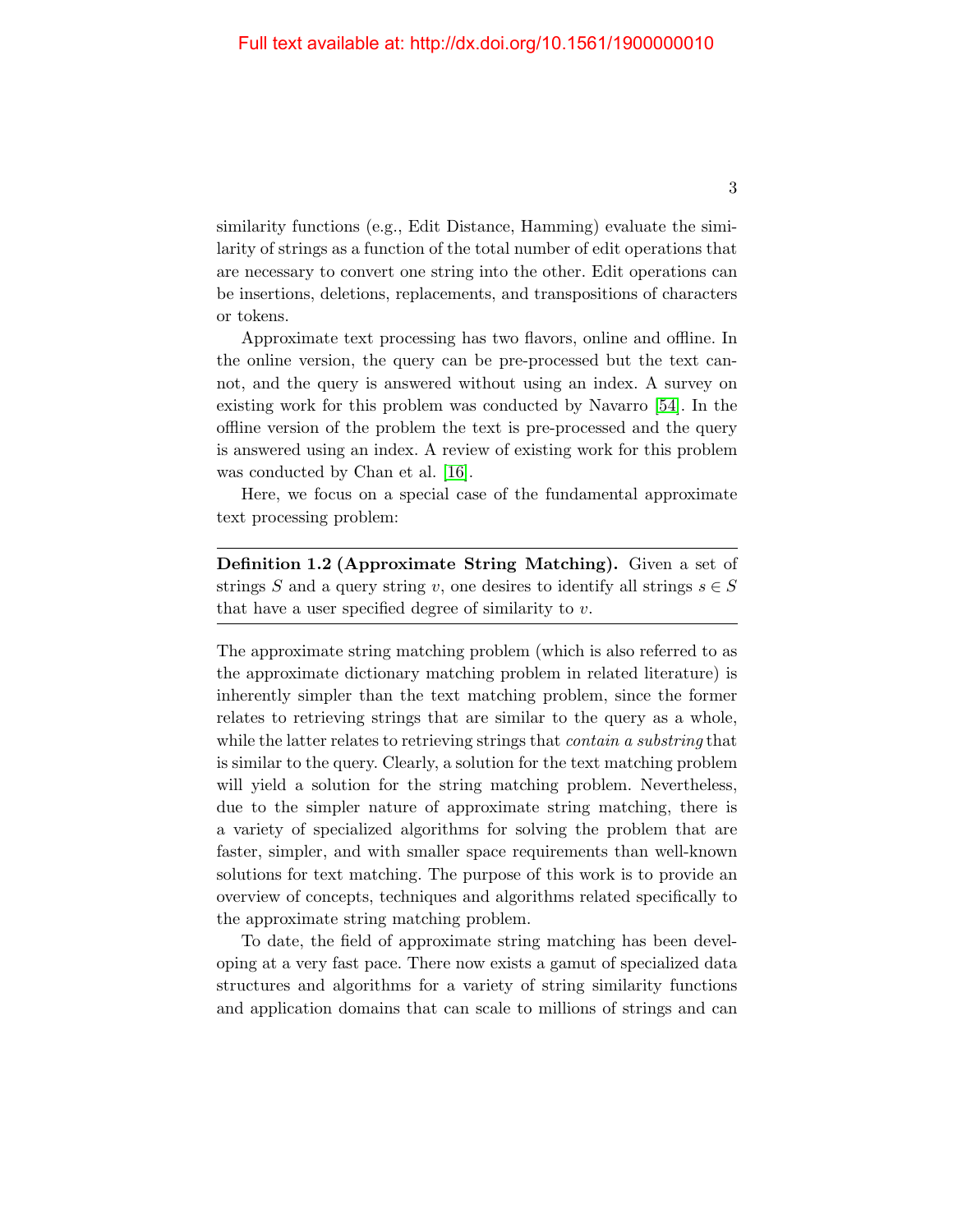### 4 Introduction

provide answers at interactive speeds. Previous experience has shown that for most complex problems there is almost never a one size fits all solution. Given the importance of strings in a wide array of applications, it is safe to assume that different application domains will benefit from specialized solutions.

There are four fundamental primitives that characterize an indexing solution for approximate string matching:

- The similarity function: As already discussed, there are two types of similarity functions for strings, set based and edit based.
- String tokenization: Tokenization is the process of decomposing a string into a set of primitive components, called tokens. For example, in a particular application a primitive component might refer to a word, while in some other application a primitive component might refer to a whole sentence. There are two fundamental tokenization schemes, overlapping and non-overlapping tokenization.
- The query type: There are two fundamental query types, selections and joins. Selection queries retrieve strings similar to a given query string. Join queries retrieve all similar pairs of strings between two sets of strings. There are also two flavors of selection and join queries, all-match and top-k queries. All-match queries retrieve all strings (or pairs of strings) within a user specified similarity threshold. Top- $k$ queries retrieve the  $k$  most similar strings (or pairs of strings).
- The underlying index structure: There are two fundamental indexing schemes, inverted indexes and trees. An inverted index consists of a set of lists, one list per token in the token universe produced by the tokenization scheme. A tree organizes strings into a hierarchical structure specifically designed to answer particular queries.

Every approximate string indexing technique falls within the space of the above parametrization. Different parameters can be used to solve a variety of problems, and the right choice of parameters — or combination thereof — is dependent only on the application at hand.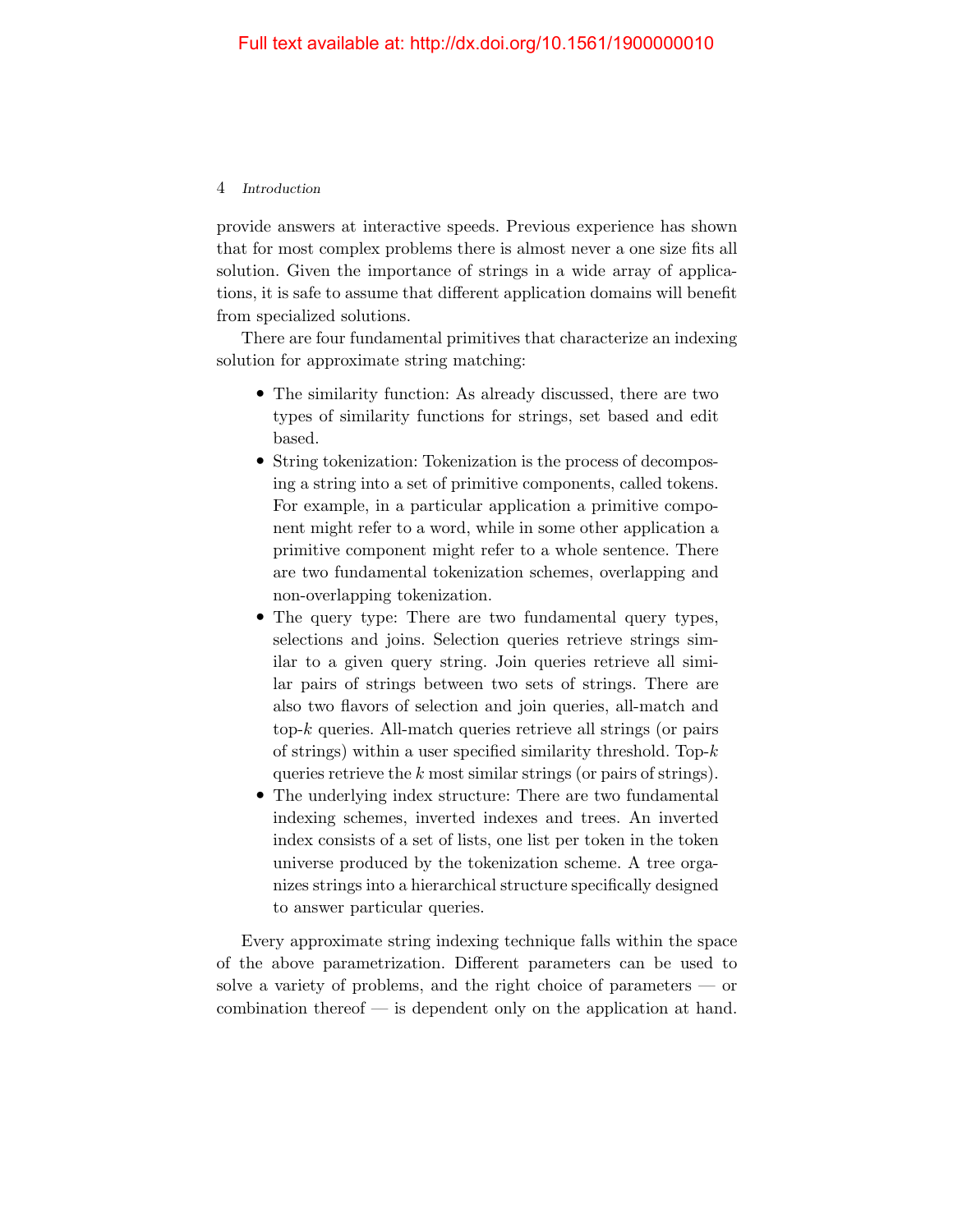This work explains in detail the available choices for each primitive, in an effort to delineate the application space related to every choice.

For example, consider a relevant document retrieval application that uses cosine similarity and token frequency/inverse document frequency weights<sup>[1](#page-12-0)</sup> to retrieve the most relevant documents to a keyword query. The application uses a set based similarity function, implying a wordbased, non-overlapping tokenization for keyword identification, a clear focus on selection queries, and most probably an underlying inverted index on keywords. Notice that this particular application is not related to approximate matching of keywords. A misspelled keyword, either in the query or the documents, will miss relevant answers. Clearly, to support approximate matching of keywords, a relevant document retrieval engine will have to use a combination of primitives.

As another example, consider an application that produces query completion suggestions interactively, as the user is typing a query in a text box. Usually, query completion is based on the most popular queries present in the query logs. A simple way to enable query suggestions based on approximate matching of keywords as the user is typing (in order to account for spelling mistakes) is to use edit distance to match what the user has typed so far as an approximate substring of any string in the query logs. This application setting implies an edit based similarity, possibly overlapping tokenization for enabling identification of errors on a per keyword level, focus on selection queries, and either an inverted index structure built on string signatures tailored for edit distance, or specialized trie structures.

The monograph is organized into eight sections. In the first four sections we discuss in detail the fundamental primitives that characterize any approximate string matching indexing technique. Section [2](#page--1-0) presents in detail some of the most widely used similarity functions for strings. Section [3](#page--1-0) discusses string tokenization schemes. Section [4](#page--1-0) gives a formal definition of the four primitive query types on strings. Finally, Section [5](#page--1-0) discusses the two basic types of data structures used to answer approximate string matching queries. The next three sections are dedicated to specialized indexing techniques and algorithms for

5

<span id="page-12-0"></span> $\overline{1}$ Token frequency is also referred to as term frequency.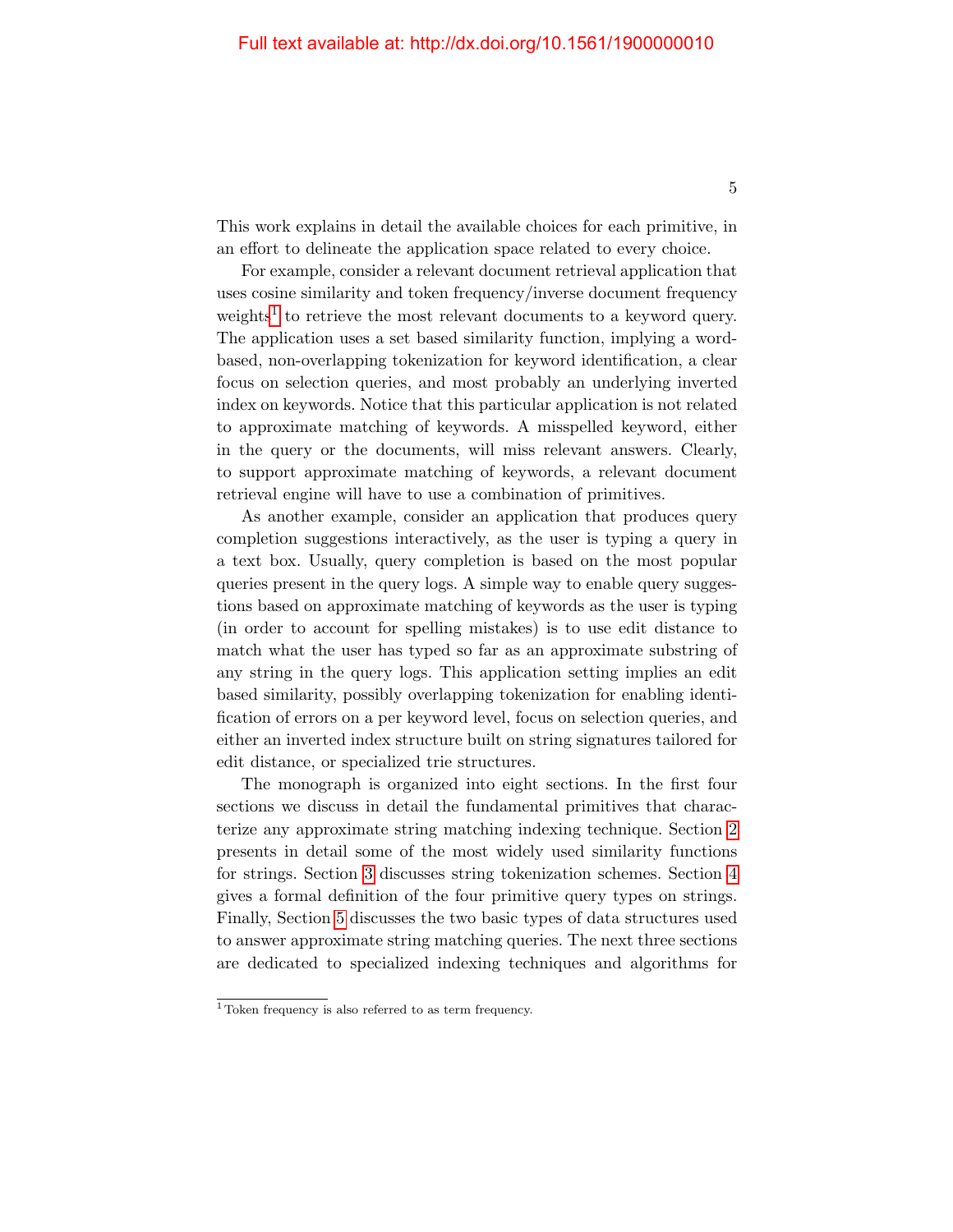## 6 Introduction

approximate string matching. Section [6](#page--1-0) discusses set based similarity algorithms using inverted indexes. Section [7](#page--1-0) discusses set based similarity algorithms using filtering algorithms. Finally, Section [8](#page--1-0) discusses edit based similarity algorithms using both inverted indexes and filtering algorithms. Section [9](#page--1-0) concludes the monograph.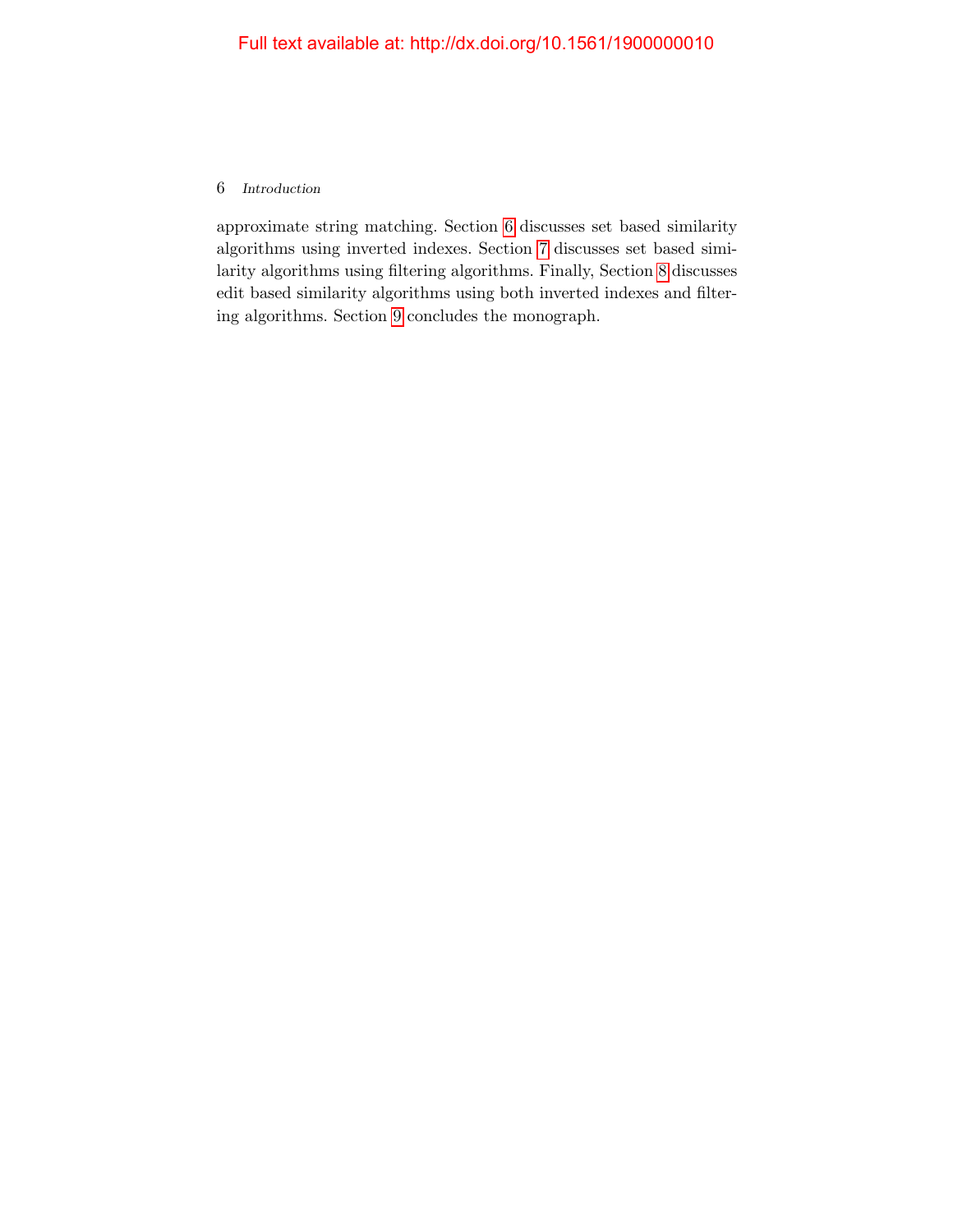- <span id="page-14-0"></span>[1] S. Altschul, W. Gish, W. Miller, E. W. Myers, and D. J. Lipman, "Basic local alignment search tool," Journal of Molecular Biology, vol. 215, pp. 403–410, October 1990.
- [2] A. Amir, Y. Aumann, G. M. Landau, M. Lewenstein, and N. Lewenstein, "Pattern matching with swaps," in IEEE Symposium on Foundations of Computer Science (FOCS), p. 144, 1997.
- [3] A. Andoni and K. Onak, "Approximating edit distance in near-linear time," in Proceedings of ACM Symposium on Theory of Computing (STOC), pp. 199–204, 2009.
- [4] A. Arasu, S. Chaudhuri, and R. Kaushik, "Transformation-based framework for record matching," in Proceedings of International Conference on Data Engineering (ICDE), pp. 40–49, 2008.
- [5] A. Arasu, S. Chaudhuri, and R. Kaushik, "Learning string transformations from examples," Proceedings of the VLDB Endowment (PVLDB), vol. 2, no. 1, pp. 514–525, 2009.
- [6] A. Arasu, V. Ganti, and R. Kaushik, "Efficient exact set-similarity joins," in Proceedings of Very Large Data Bases (VLDB), pp. 918–929, 2006.
- [7] A. N. Arslan and Ö. Eğecioğlu, "Dictionary look-up within small edit distance," in Proceedings of the Annual International Conference on Computing and Combinatorics (COCOON), pp. 127–136, 2002.
- [8] R. Baeza-Yates and B. Ribeiro-Neto, Modern Information Retrieval. Addison Wesley, May 1999.
- [9] Z. Bar-Yossef, T. S. Jayram, R. Krauthgamer, and R. Kumar, "Approximating edit distance efficiently," in IEEE Symposium on Foundations of Computer Science (FOCS), pp. 550–559, 2004.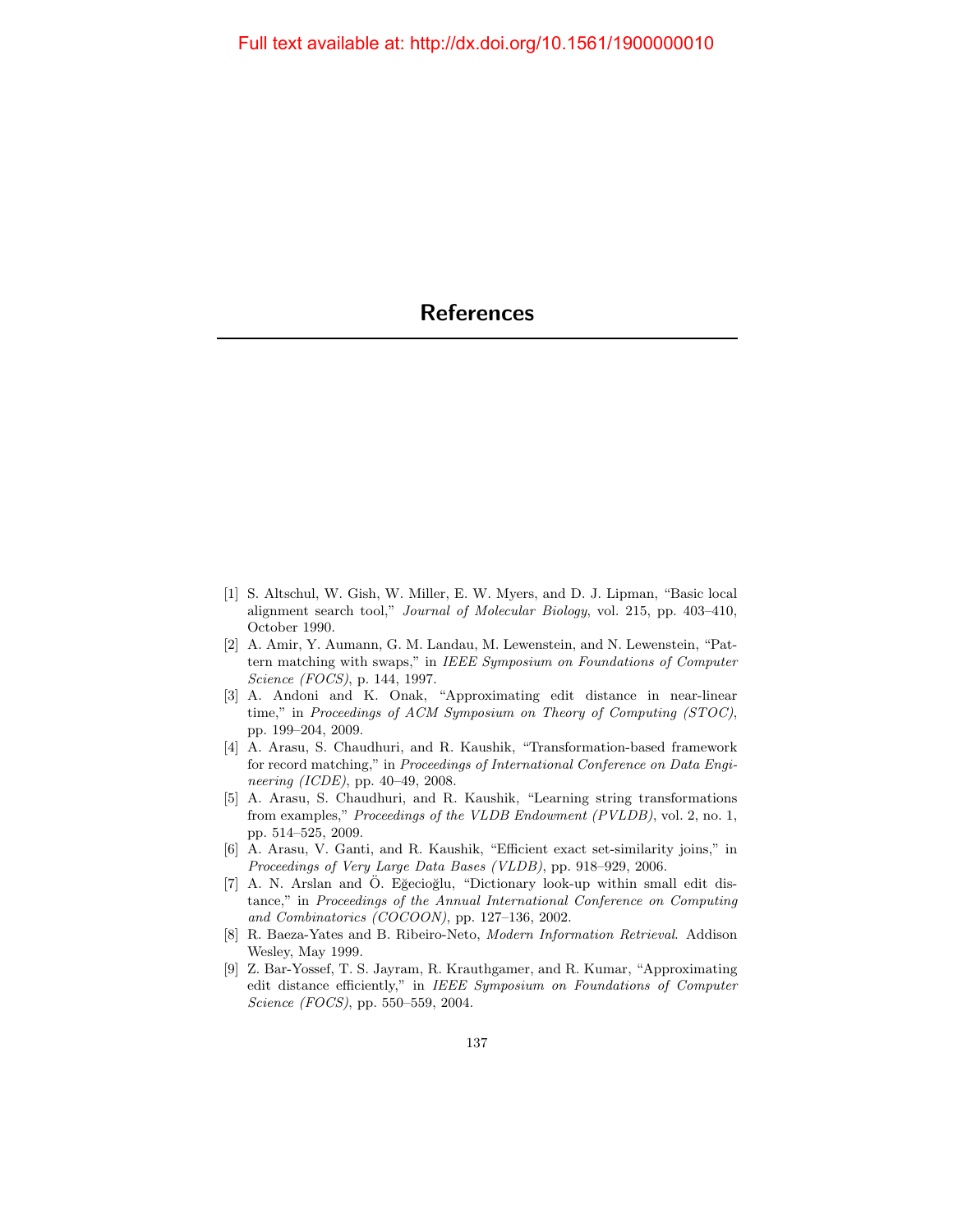- [10] R. J. Bayardo, Y. Ma, and R. Srikant, "Scaling up all pairs similarity search," in WWW, pp. 131–140, 2007.
- [11] A. Behm, S. Ji, C. Li, and J. Lu, "Space-constrained gram-based indexing for efficient approximate string search," in Proceedings of International Conference on Data Engineering (ICDE), pp. 604–615, 2009.
- [12] O. Benjelloun, H. Garcia-Molina, D. Menestrina, Q. Su, S. E. Whang, and J. Widom, "Swoosh: A generic approach to entity resolution," The VLDB Journal, vol. 18, no. 1, pp. 255–276, 2009.
- [13] G. Brodal and S. Venkatesh, "Improved bounds for dictionary look-up with one error," Information Processing Letters, vol. 75, no. 1–2, pp. 57–59, 2000.
- [14] G. S. Brodal and L. Gasieniec, "Approximate dictionary queries," in Proceedings of the Annual Symposium on Combinatorial Pattern Matching (CPM), pp. 65–74, 1996.
- [15] H.-L. Chan, T.-W. Lam, W.-K. Sung, S.-L. Tam, and S.-S. Wong, "Compressed indexes for approximate string matching," in Proceedings of the Annual European Symposium (ESA), pp. 208–219, 2006.
- <span id="page-15-0"></span>[16] H.-L. Chan, T.-W. Lam, W.-K. Sung, S.-L. Tam, and S.-S. Wong, "A linear size index for approximate pattern matching," in *Proceedings of the Annual* Symposium on Combinatorial Pattern Matching (CPM), pp. 49–59, 2006.
- [17] W. I. Chang and E. L. Lawler, "Approximate string matching in sublinear expected time," in IEEE Symposium on Foundations of Computer Science (FOCS), pp. 116–124, vol. 1, 1990.
- [18] S. Chaudhuri, K. Ganjam, V. Ganti, and R. Motwani, "Robust and efficient fuzzy match for online data cleaning," in *Proceedings of ACM Management of* Data (SIGMOD), pp. 313–324, 2003.
- [19] S. Chaudhuri, V. Ganti, and R. Kaushik, "A primitive operator for similarity joins in data cleaning," in Proceedings of International Conference on Data Engineering (ICDE), p. 5, 2006.
- [20] S. Chaudhuri and R. Kaushik, "Extending autocompletion to tolerate errors," in Proceedings of ACM Management of Data (SIGMOD), pp. 707–718, 2009.
- [21] S. Chaudhuri, A. D. Sarma, V. Ganti, and R. Kaushik, "Leveraging aggregate constraints for deduplication," in Proceedings of ACM Management of Data (SIGMOD), pp. 437–448, 2007.
- [22] A. Cobbs, "Fast approximate matching using suffix trees," in Proceedings of the Annual Symposium on Combinatorial Pattern Matching (CPM), pp. 41– 54, 1995.
- [23] R. Cole, L.-A. Gottlieb, and M. Lewenstein, "Dictionary matching and indexing with errors and don't cares," in Proceedings of ACM Symposium on Theory of Computing (STOC), pp. 91–100, 2004.
- [24] D. Comer, "The ubiquitous B-tree," ACM Computing Surveys, vol. 11, no. 2, pp. 121–137, 1979.
- [25] T. H. Cormen, C. Stein, R. L. Rivest, and C. E. Leiserson, Introduction to Algorithms. McGraw-Hill Higher Education, 2001.
- [26] G. Cormode and S. Muthukrishnan, "The string edit distance matching problem with moves," ACM Transactions on Algorithms (TALG), vol. 3, no. 1, pp. 1–19, 2007.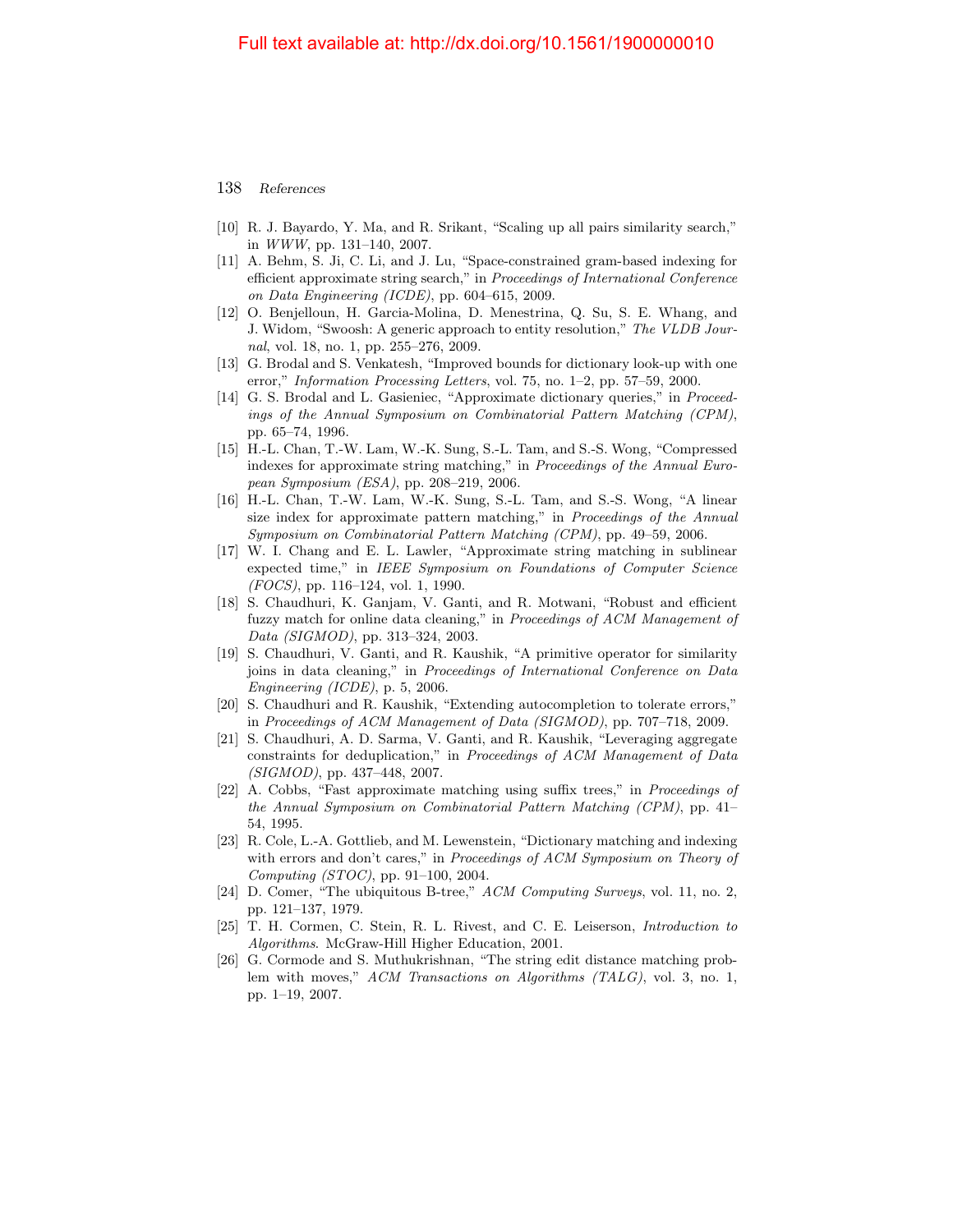- [27] M. G. Elfeky, A. K. Elmagarmid, and V. S. Verykios, "Tailor: A record linkage tool box," in Proceedings of International Conference on Data Engineering  $(ICDE)$ , pp. 17–28, 2002.
- [28] A. K. Elmagarmid, P. G. Ipeirotis, and V. S. Verykios, "Duplicate record detection: A survey," IEEE Transactions on Knowledge and Data Engineer $ing (TKDE)$ , vol. 19, no. 1, pp. 1–16, 2007.
- [29] R. Fagin, A. Lotem, and M. Naor, "Optimal aggregation algorithms for middleware," in Proceedings of ACM Symposium on Principles of Database Systems  $(PODS)$ , pp. 102–113, 2001.
- [30] P. Ferragina and R. Grossi, "The string b-tree: A new data structure for string search in external memory and its applications," Journal of the ACM (JACM), vol. 46, pp. 236–280, 1999.
- [31] L. Gravano, P. G. Ipeirotis, H. V. Jagadish, N. Koudas, S. Muthukrishnan, and D. Srivastava, "Approximate string joins in a database (almost) for free," in Proceedings of Very Large Data Bases (VLDB), pp. 491–500, 2001.
- [32] R. Grossi and F. Luccio, "Simple and efficient string matching with k mismatches," Information Processing Letters, vol. 33, no. 3, pp. 113–120, 1989.
- [33] M. Hadjieleftheriou, A. Chandel, N. Koudas, and D. Srivastava, "Fast indexes and algorithms for set similarity selection queries," in Proceedings of International Conference on Data Engineering (ICDE), 2008.
- [34] M. Hadjieleftheriou, N. Koudas, and D. Srivastava, "Incremental maintenance of length normalized indexes for approximate string matching," in Proceedings of ACM Management of Data (SIGMOD), pp. 429–440, 2009.
- [35] A. Halevy, A. Rajaraman, and J. Ordille, "Data integration: The teenage years," in Proceedings of Very Large Data Bases (VLDB), pp. 9–16, 2006.
- [36] M. C. Harrison, "Implementation of the substring test by hashing," Communications of the ACM, vol. 14, no. 12, pp. 777–779, 1971.
- [37] W.-K. Hon, T.-W. Lam, R. Shah, S.-L. Tam, and J. S. Vitter, "Cache-oblivious index for approximate string matching," in Proceedings of the Annual Symposium on Combinatorial Pattern Matching (CPM), pp. 40–51, 2007.
- [38] S. Ji, G. Li, C. Li, and J. Feng, "Efficient interactive fuzzy keyword search," in WWW, pp. 371–380, 2009.
- [39] P. Jokinen and E. Ukkonen, "Two algorithms for approximate string matching in static texts," in Proceedings of the Mathematical Foundations of Computer Science (MFCS), pp. 240–248, 1991.
- [40] R. M. Karp and M. O. Rabin, "Efficient randomized pattern-matching algorithms," IBM Journal of Research and Development, vol. 31, no. 2, pp. 249–260, 1987.
- [41] J. D. Kececioglu and D. Sankoff, "Exact and approximation algorithms for the inversion distance between two chromosomes," in Proceedings of the Annual Symposium on Combinatorial Pattern Matching (CPM), pp. 87–105, 1993.
- [42] D. K. Kim, J.-S. Lee, K. Park, and Y. Cho, "Efficient algorithms for approximate string matching with swaps," *Journal of Complexity*, vol. 15, no. 1, pp. 128–147, 1999.
- [43] D. E. Knuth, "The art of computer programming, volume 3 (2nd ed.)," in Sorting and Searching, Addison Wesley Longman Publishing Co., Inc., 1998.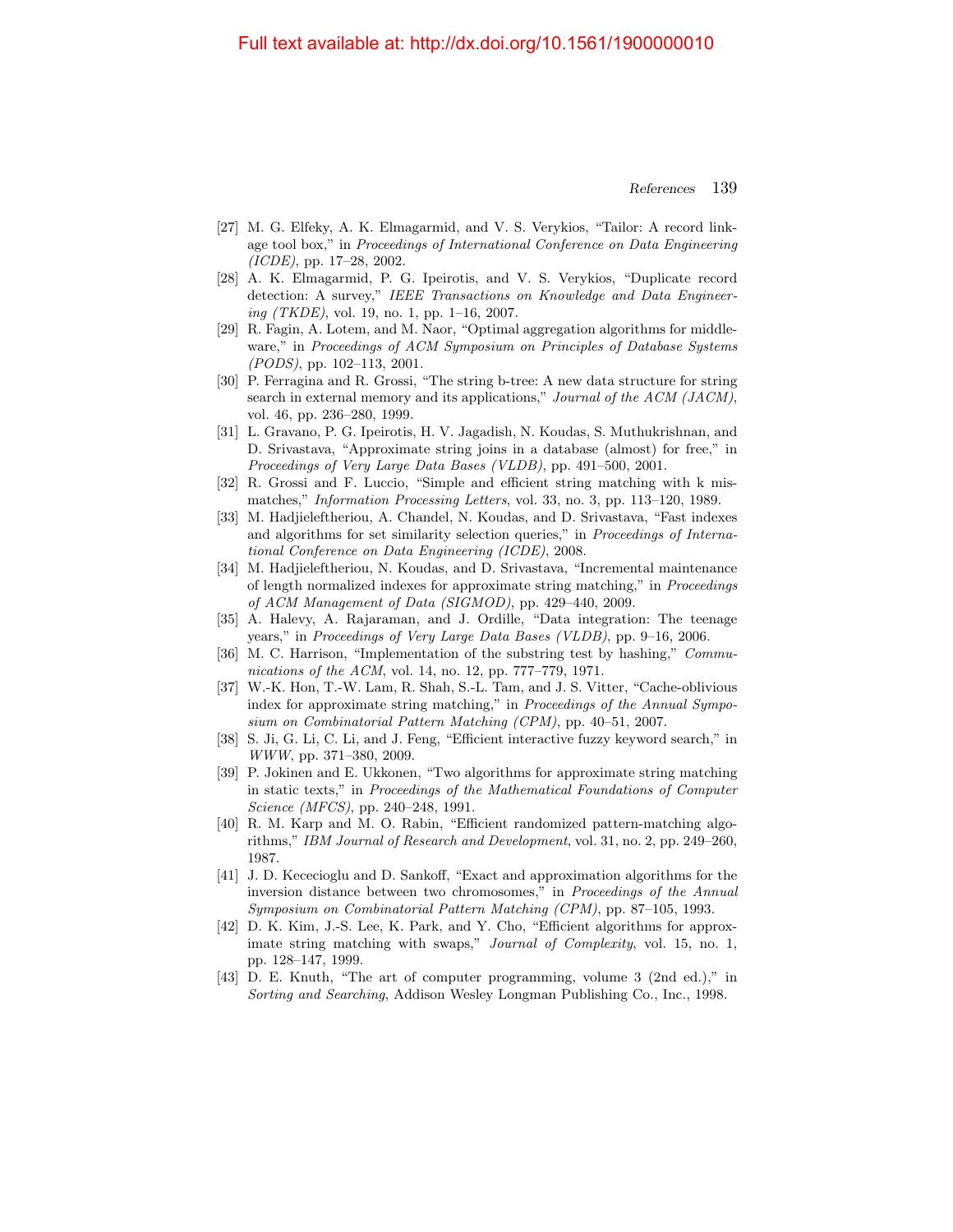- [44] N. Koudas, A. Marathe, and D. Srivastava, "Flexible string matching against large databases in practice," in Proceedings of Very Large Data Bases (VLDB), pp. 1078–1086, 2004.
- [45] N. Koudas, A. Marathe, and D. Srivastava, "Propagating updates in SPIDER," in Proceedings of International Conference on Data Engineering (ICDE), pp. 1146–1153, 2007.
- [46] N. Lester, A. Moffat, and J. Zobel, "Efficient online index construction for text databases," ACM Transactions on Database Systems (TODS), vol. 33, no. 3, pp. 1–33, 2008.
- [47] V. I. Levenshtein, "Binary codes capable of correcting deletions, insertions and reversals (in Russian)," Doklady Akademii Nauk SSSR, vol. 163, no. 4, pp. 845– 848, 1965.
- [48] C. Li, J. Lu, and Y. Lu, "Efficient merging and filtering algorithms for approximate string searches," in Proceedings of International Conference on Data Engineering (ICDE), pp. 257–266, 2008.
- [49] C. Li, B. Wang, and X. Yang, "Vgram: Improving performance of approximate queries on string collections using variable-length grams," in *Proceedings of* Very Large Data Bases (VLDB), pp. 303–314, 2007.
- [50] J. P. Linderman, Personal Communication, 2011.
- [51] U. Manber and S. Wu, "An algorithm for approximate membership checking with application to password security," *Information Processing Letters*, vol. 50, no. 4, pp. 191–197, 1994.
- [52] W. J. Masek and M. Paterson, "A faster algorithm computing string edit distances," Journal of Computer and System Sciences, vol. 20, no. 1, pp. 18–31, 1980.
- [53] M. L. Minsky and S. A. Papert, Perceptrons: An Introduction to Computational Geometry. MIT Press, 1969.
- <span id="page-17-0"></span>[54] G. Navarro, "A guided tour to approximate string matching," ACM Computing Surveys, vol. 33, no. 1, pp. 31–88, 2001.
- [55] S. B. Needleman and C. D. Wunsch, "A general method applicable to the search for similarities in the amino acid sequence of two proteins," *Journal of* Molecular Biology, vol. 48, no. 3, pp. 443–453, 1970.
- [56] R. Ostrovsky and Y. Rabani, "Low distortion embeddings for edit distance," Journal of the ACM, vol. 54, no. 5, pp. 23–36, 2007.
- [57] O. Owolabi and D. R. McGregor, "Fast approximate string matching," Software — Practice & Experience, vol. 18, no. 4, pp. 387–393, 1988.
- [58] P. A. Pevzner and M. S. Waterman, "A fast filtration algorithm for the substring matching problem," in Proceedings of the Annual Symposium on Combinatorial Pattern Matching (CPM), pp. 197–214, 1993.
- [59] S. Puglisi, W. F. Smyth, and A. H. Turpin, "A taxonomy of suffix array construction algorithms," ACM Computing Surveys, vol. 39, no. 2, p. 4, 2007.
- [60] S. Sarawagi and A. Kirpal, "Efficient set joins on similarity predicates," in Proceedings of ACM Management of Data (SIGMOD), pp. 743–754, 2004.
- [61] T. F. Smith and M. S. Waterman, "Identification of common molecular subsequences," *Journal of Molecular Biology*, vol. 147, pp. 195–197, 1981.